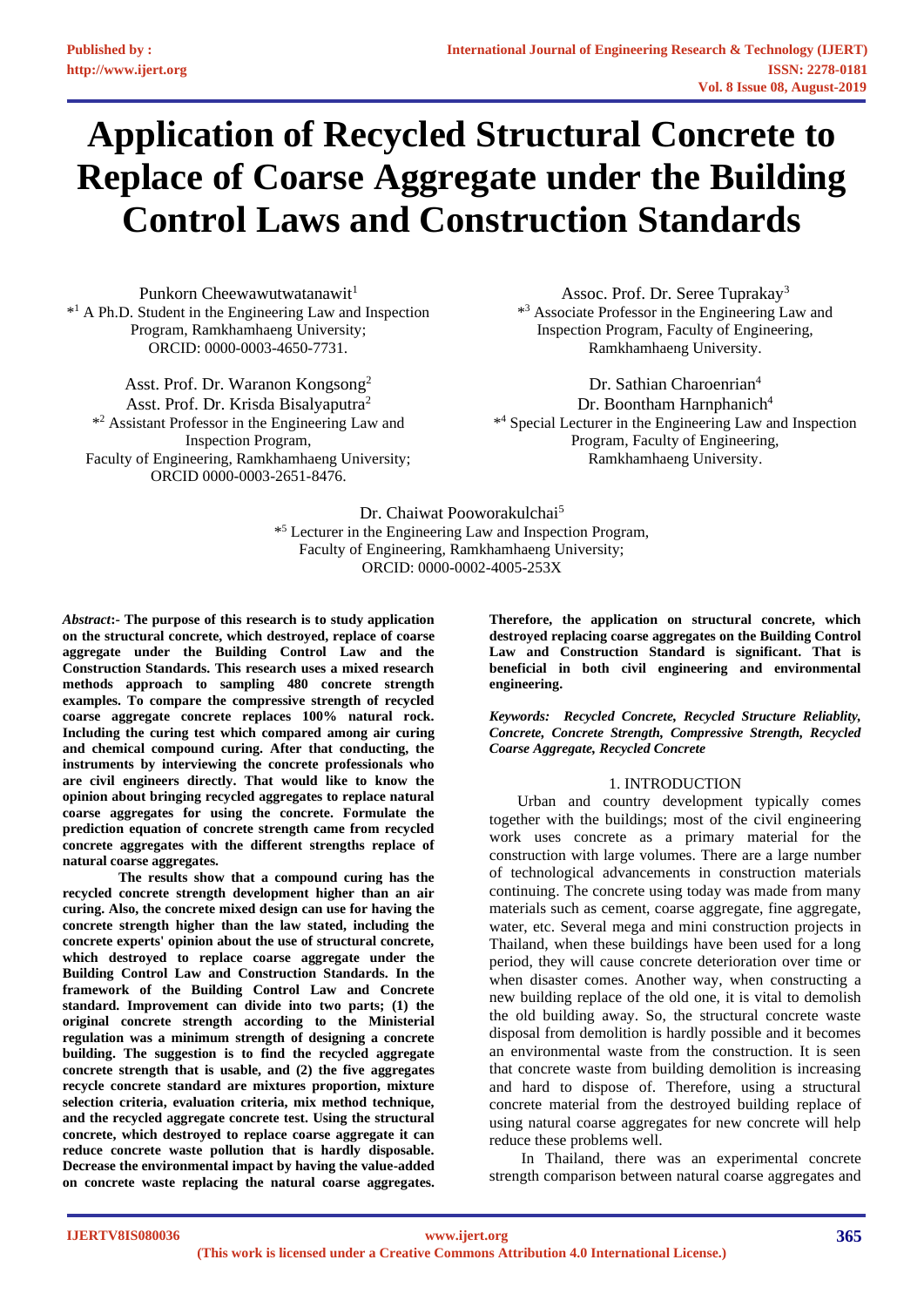recycled coarse aggregates. The outcome showed that the strength of concrete with coarse aggregate from structural concrete waste (recycled coarse aggregate) at 28 days has a higher value than a designed strength. And the tendency of an increase in recycled coarse aggregate concrete strength concerning the age of concrete has a similar pattern to natural coarse aggregate concrete, but its strength is by an average 18.5 % lower. And the strength of recycled aggregate concrete results varies in line with the strength of concrete waste with the old structure as it was illustrated in the research [1] and in accordance with [2] the tendency of a development of strength, shear force, and strain at the concrete recycle's ultimate which is similar to the natural concrete. The strength and tensile strength of concrete using recycled concrete replace of coarse aggregates are dependent on the concrete mix proportion. Generally, the recycled concrete strength is less than normal concrete for 10-25% [3] following the research of [4]. To sum up, coarse aggregate from crushing the old concrete can be used in the replace of the natural coarse aggregate to mix and make concrete. Nevertheless, replacing the natural rock with old concrete waste from the digestion is needed to be considered in terms of manufacturing cost, construction cost, and environmental worthiness. [5][6].

In the United Kingdom (UK), it has been found that more than 50 percent of landfill waste comes from construction [7] and about 70 million tons comes from construction and demolition (C&D) every year [8]. While in the United States of America (USA), it has been found that 29 percent of solid waste comes from construction work [9]. Whilst in Hong Kong, it also has been found that solid waste from construction work is as high as 38 percent of waste [10]. Moreover, in the sampling waste collected from construction sites, 75% has been found as concrete. Therefore, to benefit from waste or construction waste, methods must be found for making it into reusable material.

"Recycle" means taking previous primary materials and changing them such that they become secondary raw materials for making other products [11]. The Royal Institute defines "recycle" as "processing used materials to become new products which may be the same products or new products. This is to reduce the need to dispose of materials, which may yet still provide benefits. The aim is to reduce the wastage of raw materials and to reduce energy use, pollution, and waste. Glass, metal, paper, and other materials can be recycled." Unused materials going to waste can become reusable new materials. The meanings of "recycle" and "reuse" differ, in much as "reuse" means "cleaning used materials and reusing them more than once, such as plastic bags and glass bottles" [12]. "To reuse" is to repeatedly use without any change in form. Materials that can be reused are glass, glass bottles, paper, plastic, metal, iron, bronze, aluminum, asphalt, and others. Materials that cannot be reused are a wet waste, the residue of organic matter and radioactive substances.

Using recycled in C&D to replace coarse aggregate in concrete can be said as a form of recycling concrete. The Federal Republic of Germany first started

using recycled concrete after World War Two to manage the rubble of concrete accumulated from the demolition or destruction of buildings, roads, airports, bridges, and others [13]. In Hong Kong, the government widely encourages the recycling of C&D materials taken from construction work and managing construction waste.

# 2. OBJECTIVES

The objectives of this research are to study how to application structural concrete which was destroyed replace of coarse aggregate with different strengths, to study the impact of air curing and chemical compound curing per recycled concrete strength which had the destroyed structural concrete waste mixed with different degrees replacing natural coarse aggregate, and to study the recycled aggregate concrete which is able to design concrete mixture and adapt it for concrete works regarding the Building Control Law and Construction Standards.

# 3. RESEARCH METHODOLOGY

This research brought old structural concrete waste to replace of natural coarse aggregate by comparing the strength between old structural concrete waste from different strengths and natural coarse aggregate. Comparing air curing and chemical compound curing method by testing at the concrete laboratory with 480 examples, comparing the strength of concrete 100% recycled coarse aggregate. The strength development from concrete curing by using the mathematics principles to forecast the strength of recycled aggregate concrete with different levels of strength. Study the Building Control Law [14]. and Construction Standards [15] , [16], [17], [18] , [19], [20]. which is relevant to compression of concrete strength determination for designing concrete structure, including an interview with concrete professionals experts who are also experienced as civil engineers.

## 4. RESULTS

The result from concrete strength test with 480 examples according to American Standard; ASTM C 42/C 42M-03 [15], British Standard; BS 6543; [16], and Japanese Industrial Standards; JIS A 5308 [17]. The standard for concrete and reinforced concrete (2009). Department of Public Works and Town Planning, Standard no.1101-52. [18], Concrete and reinforced concrete standards of the Department of Rural Road [19], and The Engineering Institute of Thailand Under H.M. The King's Patronage [20]. Revealed that a chemical compound curing has the concrete strength development higher than an air curing, and this method can help design recycled concrete mix to obtain the concrete strength more than a regulated law. Moreover, concrete professional's opinion to agree on the implementation of destroying structural concrete replace of natural coarse aggregate.

According to the concrete strength test between recycled coarse aggregate and natural coarse aggregate, designing concrete mix with 23.50 MPa at 28 days is most in line with the concrete strength development of natural coarse aggregated concrete, and its strength value has achieved the design objective regarding the strength. So,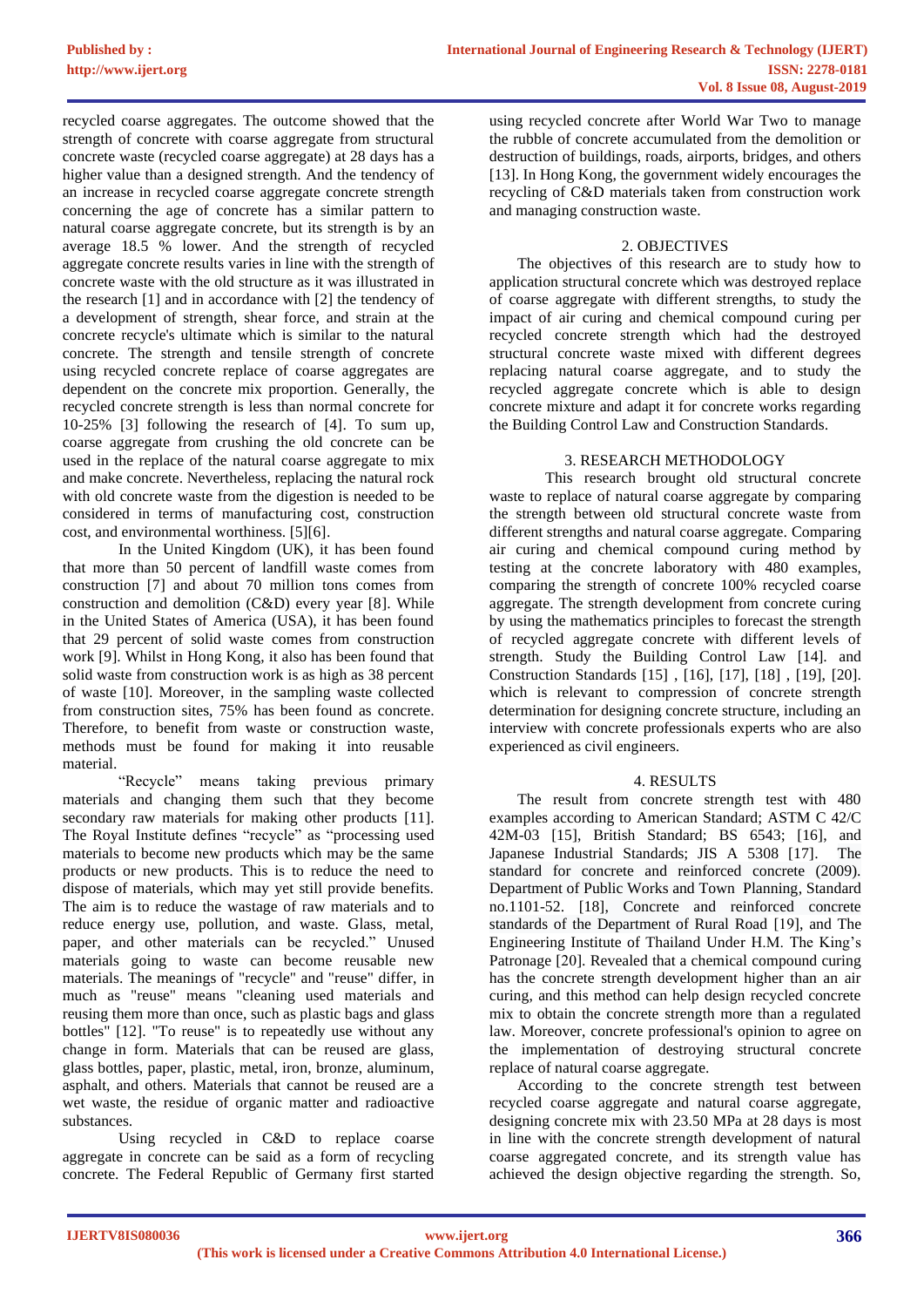the prediction equation for replacing coarse aggregate concrete can be estimated, and be able to improve or test the reliability according to the standards in order to protect from the wrong use by law or the implementation in construction management [21].

Regarding the new recycled concrete strength test which uses destroyed structural concrete with 4 acknowledged strengths replacing the 100% natural coarse aggregate by designing 23.50 MPa concrete mixes at 28 days. The result showed that destroyed structural concrete can be processed through digestion and size selection to replace of natural coarse aggregate. Thus, the tendency of a strength increase is like a natural coarse aggregate. Regarding the test result, the value of recycled coarse aggregate strength should be between 22.80 and 35.50 MPa for replacing natural coarse aggregate with structural concrete waste which had its strength value to develop the appropriate strength by using chemical compounds curing that had a strength more than air curing.

That below is an exponential equation from formulating a new concrete strength prediction equation and adjustment by using data from old structural concrete strength which was destroyed (RCA)

Air curing<br> $y = 14.05(e)^{0.015x}$ Chemical Compound curing<br>  $y = 23.18(e)^{0.002x}$ 

 $y =$  the new concrete strength which uses destroyed structural concrete replace of 100% coarse aggregate, Cube, (MPa), and  $x =$  the old structural concrete strength which was destroyed, Cube, (MPa)

According to the result, repeating test samples of concrete again to check the reliability of the compressive strength of concrete structure equation and adjust the equation to be more realistic by using old concrete structure in Bangkok which was known compressive strength to replace the 100% natural coarse aggregate so that the exponential equation adjust to ;

Air curing<br> $y = 12.69(e)^{0.015x}$ Chemical Compound curing<br>  $y = 20.49(e)^{0.002x}$ 

According to the result, designing concrete mixes with its recycle concrete strength above the prescribed law can be done. Hence, it can be applied to some concrete works such as roads, temporary buildings, or small-sized buildings, etc. with the required quality control. However, it is still not suitable for high-rise or large-sized buildings.

Concerning an in-depth interview with experienced engineers who have exposure to concrete and related laws, it is shown that

-The service life of a building depends on usability and maintenance; it should not be determined by a certain amount of years.

- Ministerial Regulation No. 6 [22] Regulations of the compressive strength are the important thing for structural concrete implementation because the strength is

one of an important quality indicator for concrete and it is related to other parameters for structural concrete design.

According to the recycled concrete strength test, it can be developed to have concrete strength more than the minimum that the Building Control Law regulated. Besides, recycled concrete can be applied for concrete work as well.

The standard for a reinforced concrete building is important and it is necessary to have a quality control under the Engineering Institute of Thailand's standard for implementing recycled concrete replace of natural coarse aggregate.

Reusing concrete waste is suggested, but the right methods and processes regarding academic principles must be provided to ensure the structure strength.

 Reusing structural concrete waste replace of natural coarse aggregate will help reduce the environmental impact, decrease waste landfills, decline natural rock explosion, lessen noise or dust pollution, etc.

The improvement guidelines for the building control law and standards of the recycled concrete act can be divided into 2 issues; (1) a building control law about concrete strength, regarding the ministerial regulations; it was a minimum strength for concrete building design and this is suitable enough. For recycled concrete, the maximum strength used for concrete structure should be identified, as well as the type of structures that are applicable for recycled aggregate concrete such as rural roads, less than a 2-story concrete building, etc. Furthermore, it is required to configure the parameters related to recycled aggregate such as water absorption rate, the ability of fresh concrete, the mixed size of recycled aggregate, the durability of recycled aggregate, etc. (2) Recycled aggregate concrete standards, there are 5 important issues; recycled concrete mixture proportion, mixture selection criteria, concrete evaluation criteria between recycled aggregate concrete and natural aggregate concrete, recycled aggregate concrete mixing technique which is needed to be standardized in terms of mixing sequence, mixing time, and the duration of concrete erection, and the recycled aggregate concrete test. The industry standard should be adapted in terms of quality, sample collection, and the deviation of a specimen.

## 5. CONCLUSION

The research revealed that the strength comparison between the natural coarse aggregated concrete and recycled concrete, it tends to have a strength increase similar to natural coarse aggregated concrete, but its strength value is less than natural coarse aggregated concrete. Chemical compound curing has developed the recycled concrete strength more than air curing method; it is able to design a recycled concrete mixture to obtain concrete strength higher than the minimum regulated by building control law, using the mathematical principles to find the relationship between new concrete strength and structural concrete waste strength which is used replace of natural coarse aggregates, together with opinions of concrete professionals' experts and civil engineers. They agree on the application of destroying structural concrete